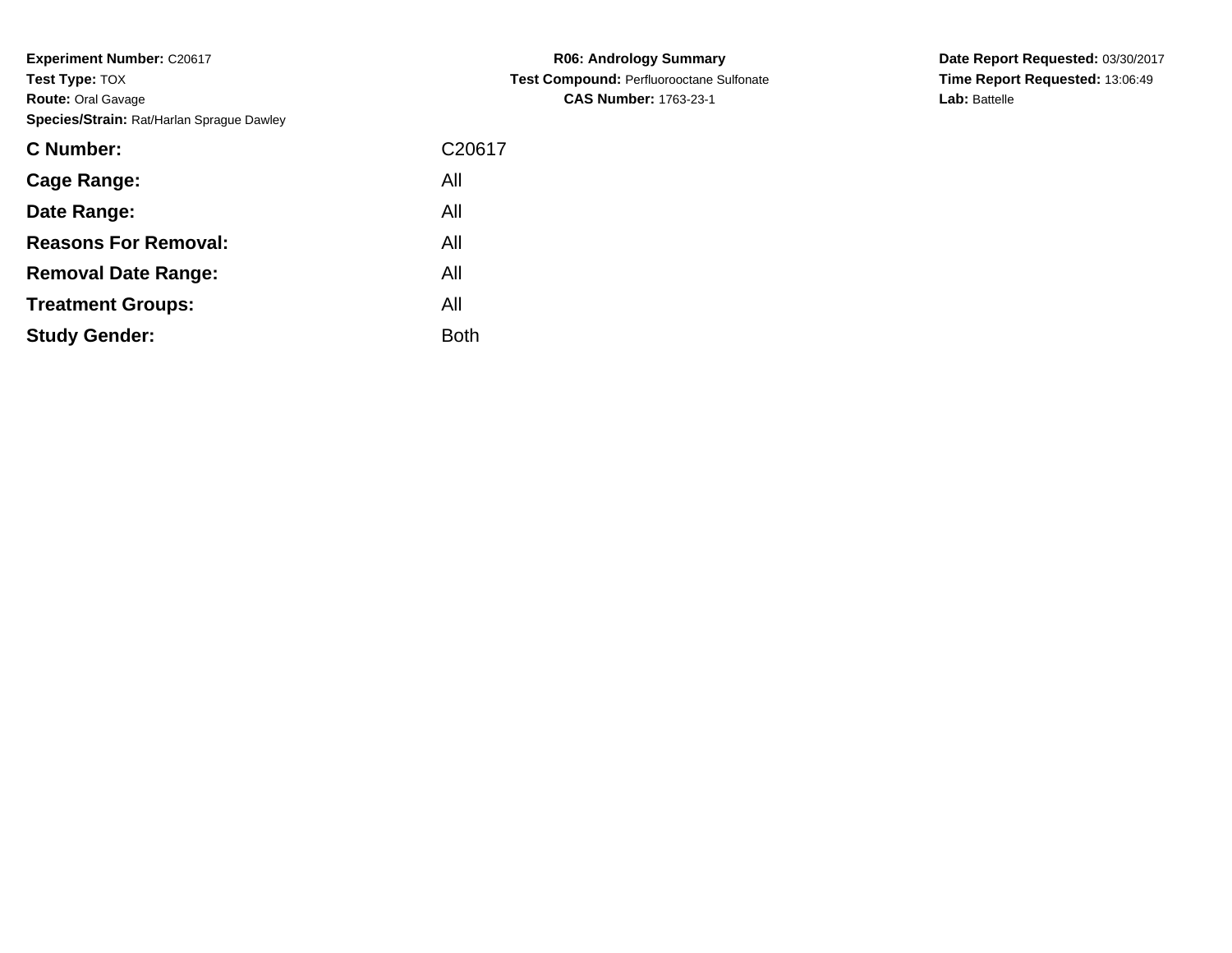**Experiment Number:** C20617**Test Type:** TOX**Route:** Oral Gavage

**Species/Strain:** Rat/Harlan Sprague Dawley

## **R06: Andrology Summary Test Compound:** Perfluorooctane Sulfonate**CAS Number:** 1763-23-1

**Date Report Requested:** 03/30/2017**Time Report Requested:** 13:06:49**Lab:** Battelle

| <b>Male</b>       |                  |                     |               |                                                              |                                     |                   |                    |                    |  |
|-------------------|------------------|---------------------|---------------|--------------------------------------------------------------|-------------------------------------|-------------------|--------------------|--------------------|--|
| <b>Generation</b> | <b>Litter ID</b> | <b>Terminal Sac</b> | <b>Cohort</b> |                                                              | <b>Treatment Groups (mg/kg/day)</b> |                   |                    |                    |  |
|                   |                  |                     |               |                                                              | $\pmb{0}$                           | 1.25              | 2.5                | 5                  |  |
|                   |                  | SD 28 - 28          |               | No. Examined                                                 | 10                                  | 10                | 10                 | 10                 |  |
|                   |                  |                     |               | Testis Weight (g)                                            | $1.864 \pm 0.025$                   | $1.746 \pm 0.038$ | $1.766 \pm 0.037$  | $1.848 \pm 0.035$  |  |
|                   |                  |                     |               | <b>Testicular Spermatid Count</b><br>(10^6)                  | 267.0<br>± 12.0                     | 249.0<br>± 10.2   | 262.5<br>± 13.1    | 264.0<br>± 14.4    |  |
|                   |                  |                     |               | <b>Testicular Spermatid Count per</b><br>mg Testis (10^3/mg) | 143.2<br>± 6.4                      | 142.7<br>± 5.2    | 148.2<br>± 5.6     | 142.4<br>$\pm$ 6.0 |  |
|                   |                  |                     |               | Percent Motile Sperm                                         | 87.5<br>± 0.4                       | 87.8<br>$\pm$ 0.3 | 87.3<br>$\pm$ 0.4  | 88.4<br>$\pm$ 0.4  |  |
|                   |                  |                     |               | Epididymis Weight (g)                                        | $0.545 \pm 0.015$                   | $0.520 \pm 0.010$ | $0.509 \pm 0.008$  | $0.524 \pm 0.014$  |  |
|                   |                  |                     |               | Cauda Epididymis Weight (g)                                  | $0.195 \pm 0.007$                   | $0.182 \pm 0.004$ | $0.183 \pm 0.006$  | $0.195 \pm 0.006$  |  |
|                   |                  |                     |               | Cauda Epididymis Sperm<br>Count (millions)                   | 114.0<br>± 6.5                      | ± 6.9<br>104.0    | 107.5<br>$\pm$ 6.1 | 120.8<br>± 8.6     |  |
|                   |                  |                     |               | Sperm Count per mg Cauda<br>Epididymis (10^3/mg)             | 591.1<br>± 37.4                     | 571.7<br>± 35.3   | 592.3<br>± 38.0    | 621.5<br>± 40.1    |  |